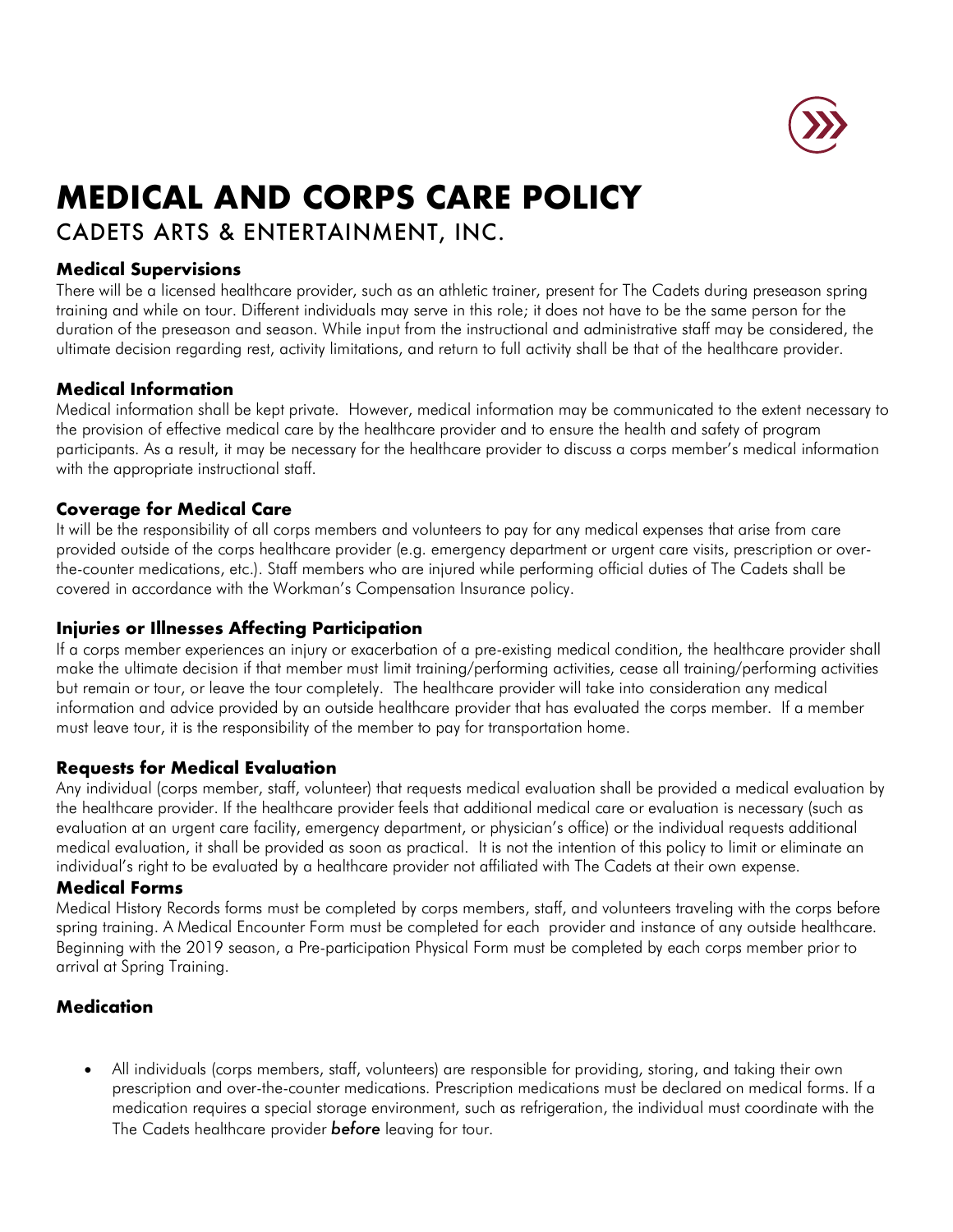- Those traveling with the corps must bring enough medications for the entire time they will be away from home. If an individual will require refills of their prescription medication while on tour, the individual must make arrangements for medication refills *before* leaving on tour, and the refill plan must be approved by healthcare provider *before* leaving on tour.
- Individuals with inhaled medications for asthma (e.g. bronchodilators like albuterol, Ventolin, or Proventil) MUST bring two inhalers and spacers. One will be kept by the member, one will be kept by the healthcare provider for back-up in an emergency.
- Individuals with epinephrine auto-injectors (EpiPen) for allergic reactions MUST bring two autoinjectors. One will be kept by the member, one will be kept by the healthcare provider for back-up in an emergency.
- The healthcare provider may be able to assist individuals with obtaining refills of prescriptions, if necessary.

# **Medical Log**

A log of all care provided by The Cadets healthcare provider shall be maintained by The Cadets.

# **Concussion**

If a participant suffers a head injury, she/he should stop the activity immediately and be examined by medical personnel (e.g. athletic trainer, nurse, urgent care provider, emergency department provider). If diagnosed with a concussion, the participant should not participate in activities until she/he is completely symptom-free for 24 hours. Symptoms of a concussion include, but are not limited to:

- Physical symptoms: headache, nausea, dizziness, vision or balance problems, sensitivity to light or noise
- Cognitive symptoms: feeling mentally slow or foggy, trouble concentrating, trouble remembering
- Emotional symptoms: irritability, sadness, nervousness, feeling more emotional than usual
- Sleep-related symptoms: sleeping more or less than usual, drowsiness, trouble falling asleep

The participant may go to rehearsal to watch, but should not participate. If symptomatic just watching rehearsal, she/he should rest in a quiet area.

Once the participant has been symptom free for 24 hours, a gradual return to activities should be utilized:

- Day 1: Low-level activity. May participate in morning stretching and warm-up activities, including walking and slow jogging. Should not participate in music, drill or ensemble rehearsal (may watch from sideline as long as remains asymptomatic).
- Day 2: Increased intensity of jogging or running during warm up. May participate in non-moving music rehearsals or non-moving guard movements.
- Day 3: Full participation.

The participant should remain symptom free during this progression. If at any point concussion symptoms return, the participant should move back one day in the progression and remain there until symptom free for 24 hours, then move to the next day. The Cadets shall not be liable for any injuries caused by a participant's failure to report a suspected concussion or concussions symptoms.

# **Lightning**

If lightning is noted to be 7 miles away or less, all outdoor activities must stop and participants must move to a safe area. The distance for lightning may be determined by any of the following methods:

- Counting the time in seconds from seeing the lightning until thunder is heard, and then dividing by 5 (since sound travels one mile every 5 seconds). For example: lightning is seen, then thunder is heard 30 seconds later. 30 / 5 = 6 miles away
- Use of a weather application or website
- Use of a commercial lightning detector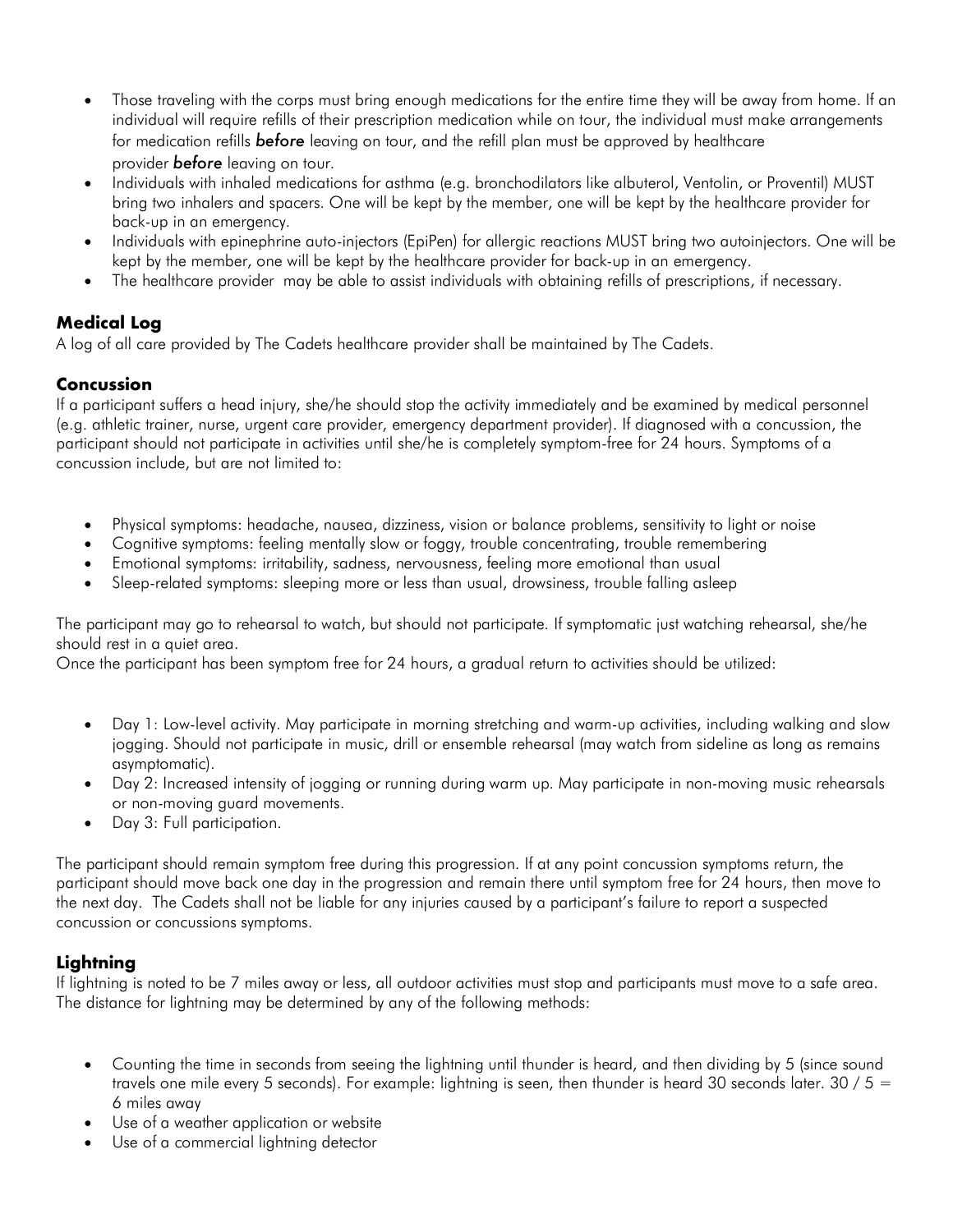The organization shall ensure sure that at least one of the above methods of lightning detection is always available for use by the healthcare provider and The Cadets staff.

By the time lightning is 6 miles away, all participants should already be in a safe area.

Safe areas include a building normally occupied or frequently used by people (e.g. a building with plumbing and/or electrical wiring that acts to electrically ground the structure).

Avoid using shower facilities for safe shelter and do not use the showers or plumbing facilities during a thunderstorm. Outdoor activities can resume only when lightning or thunder has not been detected for 30 minutes. Every time lightning or thunder is detected within the 30 minutes, the clock restarts.

#### **Shoes**

All members must wear shoes from the list of approved shoes while in rehearsal for spring training and on tour. This is effective beginning with any replacement shoes purchased for the 2018 tour. Participants may be permitted to utilize a shoe not identified on the approved list, with a doctor's note.

# **Hearing Protection**

The battery and pit/front ensemble must wear approved hearing protection during all rehearsals.

### **Rehearsal Hydration**

Participants should drink 8-12 fluid ounces of water, 10-15 minutes before exercise (exercise includes marching blocks, music blocks, ensemble blocks, or any other physical activity.)

Participants should drink at least 8 fluid ounces of water or a sports beverage such as Gatorade (5-8 percent carbohydrate with electrolytes) for every 30 minutes of activity. Hydration breaks must be given no less than every 30 minutes (but may be given more frequently as needed) whether rehearsing inside

or outside. When the heat index is 90 or greater hydration breaks must be given every 20 minutes (see chart below). When the heat index is 100 or greater hydration breaks must be given every 15 minutes. When the heat index is 105 or greater hydration breaks must be given every 10 minutes with fruit and/or Gatorade beaks every hour.

If at any point an athletic trainer or other medical personnel determine that participants require more hydration than the above guidelines suggest, then her/his recommendations should be followed.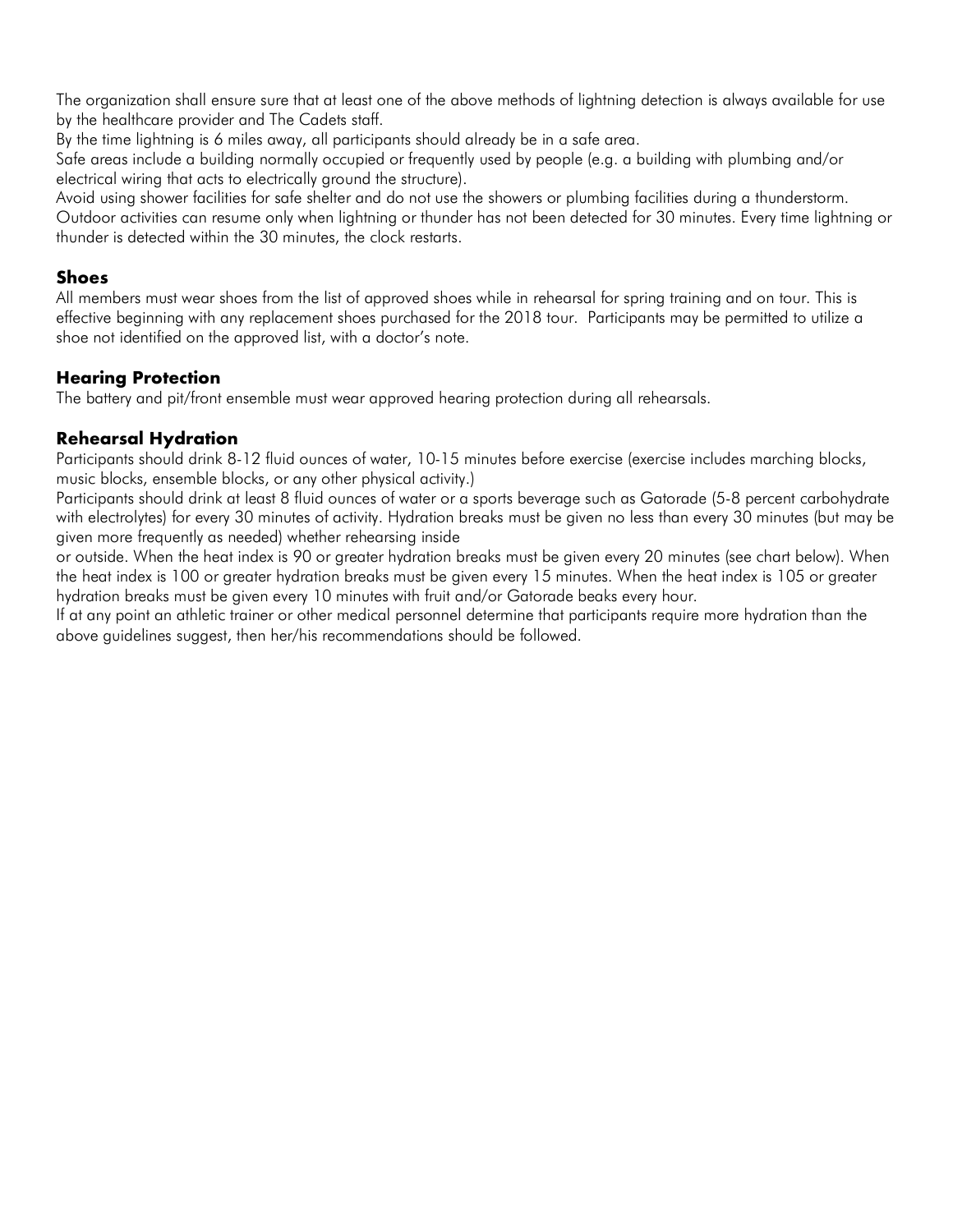# **Heat Index**

If the Heat Index reaches 115 or greater, outdoor rehearsal must end and may be moved indoors or to another cooler location. To determine the Heat Index use the following chart or use the real feel temperature from a weather app on your smart phone.

Additionally, all local/facility rules regarding heat index and rehearsal/practice must be adhered to.

|                                       | <b>NWS Heat Index</b>                                                      |    |    |     |     | Temperature (°F) |                        |             |         |         |     |         |     |     |                |     |     |
|---------------------------------------|----------------------------------------------------------------------------|----|----|-----|-----|------------------|------------------------|-------------|---------|---------|-----|---------|-----|-----|----------------|-----|-----|
|                                       |                                                                            | 80 | 82 | 84  | 86  | 88               | 90                     | 92          | 94      | 96      | 98  | 100     | 102 | 104 | 106            | 108 | 110 |
| $\widetilde{\mathcal{E}}$<br>Humidity | 40                                                                         | 80 | 81 | 83  | 85  | 88               | 91                     | 94          | 97      | 101     | 105 | 109     |     | 9   |                |     | 136 |
|                                       | 45                                                                         | 80 | 82 | 84  | 87  | 89               | 93                     | 96          | 100     | 104     | 109 | 4       | 9   | 24  | 30             | 37  |     |
|                                       | 50                                                                         | 81 | 83 | 85  | 88  | 91               | 95                     | 99          | 103     | 08<br>1 | з   | 8<br>11 | 124 | з   | 37             |     |     |
|                                       | 55                                                                         | 81 | 84 | 86  | 89  | 93               | 97                     | 101         | 106     | 2       |     | 124     | 30  | 37  |                |     |     |
|                                       | 60                                                                         | 82 | 84 | 88  | 91  | 95               | 100                    | 105         | 0       | 6       | 123 | 129     | 137 |     |                |     |     |
|                                       | 65                                                                         | 82 | 85 | 89  | 93  | 98               | 103                    | 08<br>1     | 11<br>4 | 121     | 128 | 136     |     |     |                |     |     |
| Relative                              | 70                                                                         | 83 | 86 | 90  | 95  | 100              | 105                    | 2<br>1<br>1 | 9       | 126     | 134 |         |     |     |                |     |     |
|                                       | 75                                                                         | 84 | 88 | 92  | 97  | 103              | 109                    | 6           | 124     | 132     |     |         |     |     |                |     |     |
|                                       | 80                                                                         | 84 | 89 | 94  | 100 | 106              | 113                    | 121         | 129     |         |     |         |     |     |                |     |     |
|                                       | 85                                                                         | 85 | 90 | 96  | 102 | O                |                        | 26          | 135     |         |     |         |     |     |                |     |     |
|                                       | 90                                                                         | 86 | 91 | 98  | 105 | 1<br>з           | 122                    | 131         |         |         |     |         |     |     |                |     |     |
|                                       | 95                                                                         | 86 | 93 | 100 | 108 | 1                | 127                    |             |         |         |     |         |     |     |                |     |     |
|                                       | 100                                                                        |    | 95 | 103 | 112 | 121              | 132                    |             |         |         |     |         |     |     |                |     |     |
|                                       | Likelihood of Heat Disorders with Prolonged Exposure or Strenuous Activity |    |    |     |     |                  |                        |             |         |         |     |         |     |     |                |     |     |
|                                       | Caution                                                                    |    |    |     |     |                  | <b>Extreme Caution</b> |             |         |         |     | Danger  |     |     | Extreme Danger |     |     |

# **Meal Schedule**

Members shall get at least one hour for meals (breakfast, lunch, dinner, and end of day snack). The end of a meal and the beginning of the next meal shall not be longer than 5 hours apart without providing a snack, with the exception of overnight. See also the Dietary and Food Preparation Guidelines document.

### **Sleep Schedule**

All members shall get 8 hours of sleep per night before meals or rehearsals begin. Sleep time during bus travel up to and including 8 hours of travel time counts for  $\frac{1}{2}$  the time slept (e.g. 4 hours sleep on a bus = 2 hours towards the 8 hours). When the bus travel time is more than 8 hours, the travel time counts for  $\frac{3}{4}$  the time slept. Time slept on the floor at the housing site counts hour per hour.

*Example: Member sleeps 3 hours on the bus. When the corps arrives at the housing site, the member must get another 6.5 hours of floor sleep before being awoken for meals and rehearsal.*

Participants are responsible for monitoring their own sleep. The Cadets will ensure that participants have the ability to sleep at least 8 hours each day.

### **Rehearsal Schedule**

For each 1 week period during spring training there must be at least ½ day of scheduled rest. Once on tour for each 2 week period there must be one day off for laundry, Walmart trip, free time, rest.

#### **Additional Policies Effective 11.1.2018 Pre-participation Physical**

Each member will be required to complete a pre-participation physical examination by a physician (MD/DO), physician assistant, or nurse practitioner, and verification that she/he contains no contraindications to participate in the activity or tour. The ultimate decision about whether or not a member is able to participate shall be by The Cadets healthcare professional.